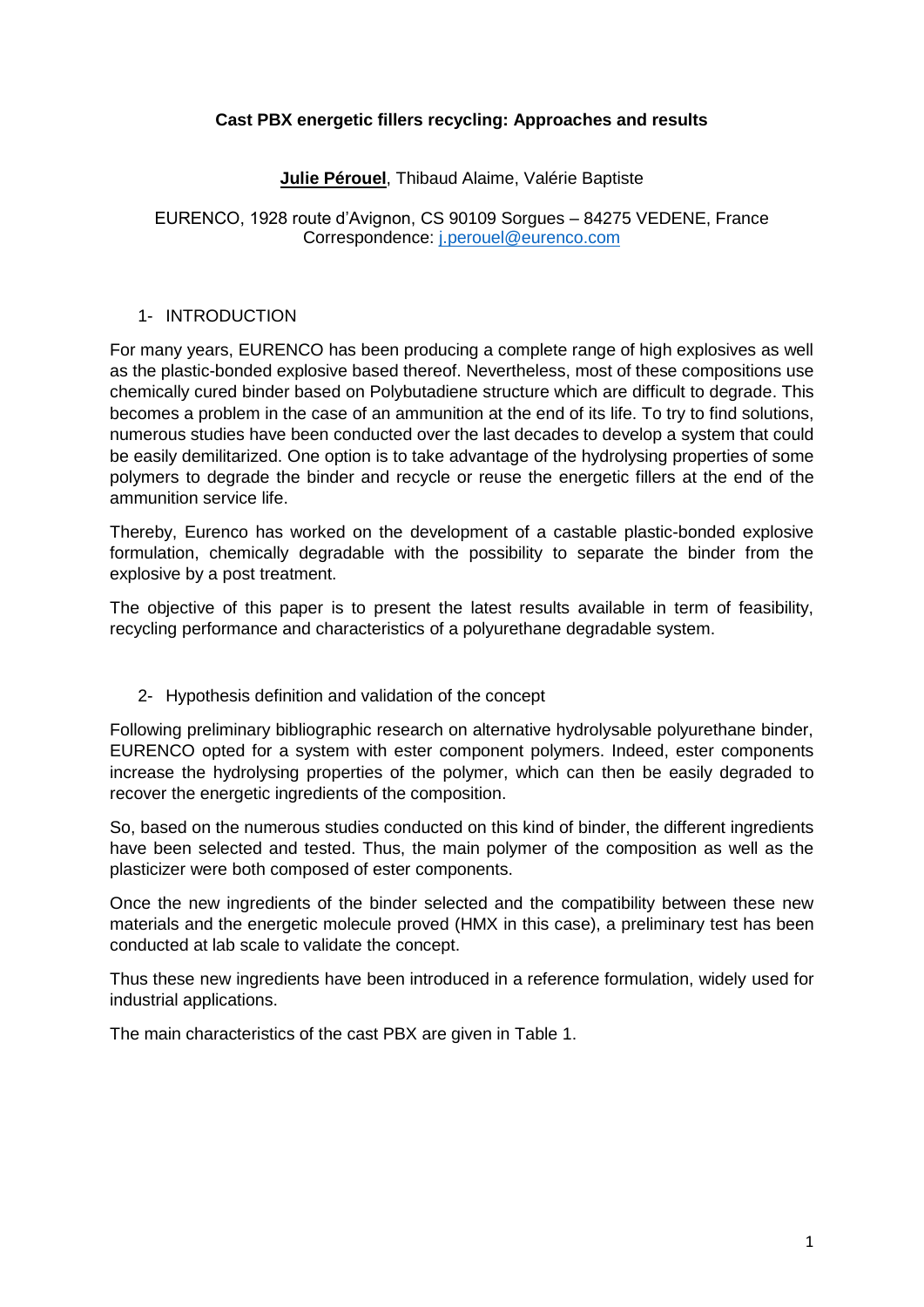| <b>Characteristics</b>       | PBX-1   |
|------------------------------|---------|
| Binder / Graphite / HMX (%)  | 13/1/86 |
| <b>Viscosity (Poises)</b>    | 40 000  |
| Density $(g/cm3)$            | 1,702   |
| Hardness, Shore A            | 69      |
| Stress maximum (MPa)         | 0,70    |
| Strain at maximum stress (%) |         |

Table 1: Characteristics of the 1<sup>st</sup> PBX

Comparatively, the mechanical properties obtained with the reference formulation and this first trial were similar, whereas the viscosity was far too high for an industrial application.

Nevertheless, the cured composition has been subjected to a hydrolysis treatment to validate the hypothesis previously made. Thus, after several days of treatment in solution 1, under specific conditions, followed by filtration, washing and drying steps, a grey powder has been extracted.



Figure 1: PBX-1 sample after treatment

Based on different analysis (HPLC, DSC, microscopy …), the HMX after treatment was 99% pure, undamaged, with no trace of binder and no modification of its thermal behaviour. Thus, the reaction yield for this first composition was 98%.



Figure 2: Pictures of HMX before and after hydrolysis

Thus, the hydrolysis treatment of this first composition gave promising results with a 98% reaction yield. However, its viscosity was not suitable for industrial application. An optimization study has then been conducted to find the best trade-off between viscosity, characteristics and degradability.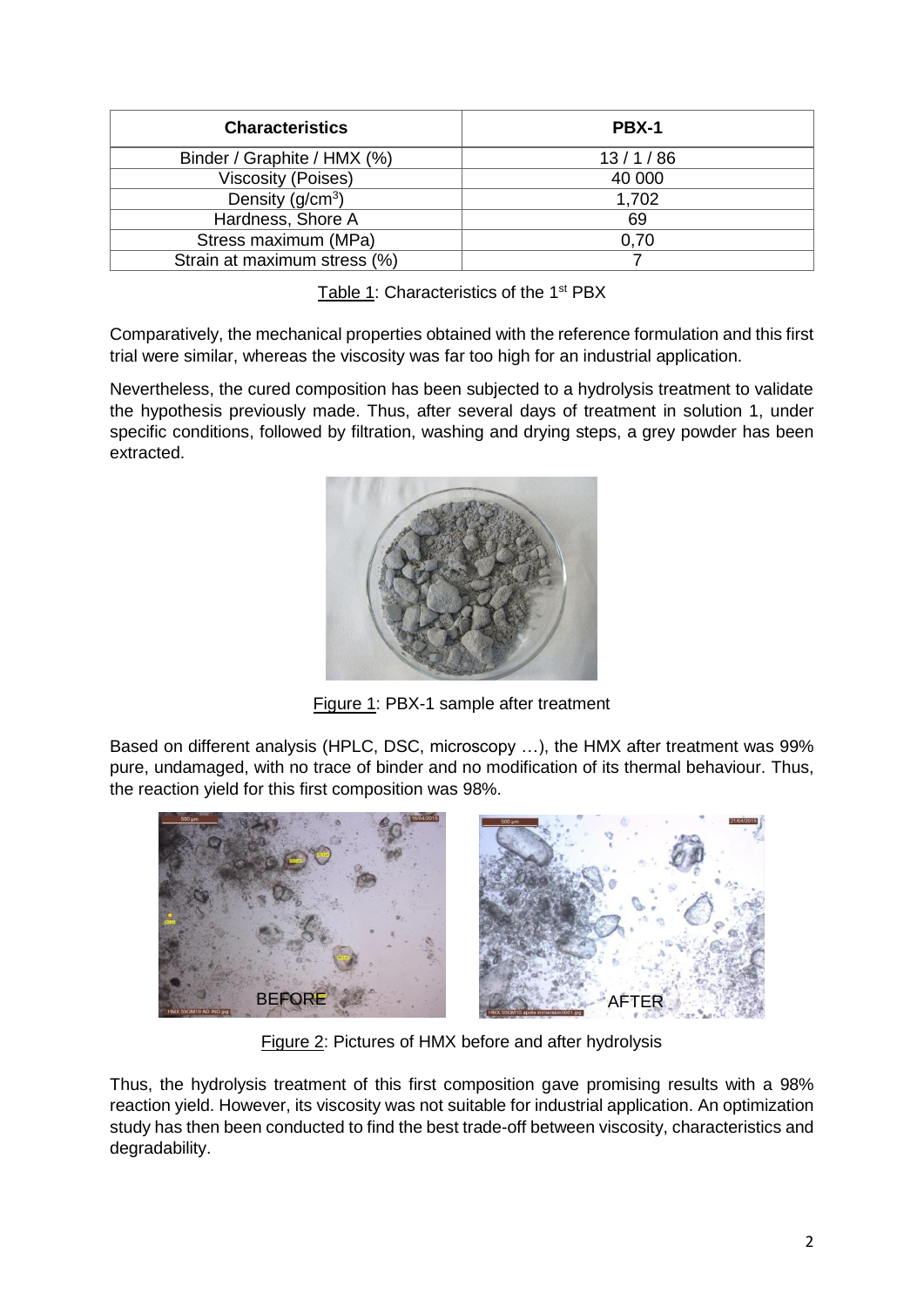3- Optimization of PBX based on hydrolysable polyurethane binder

There are different ways to improve the feasibility of a composition and, in this case, to decrease its viscosity. Preliminary studies and trials made on the amount of plasticizer, the addition of processing agents, or the reduction of the HMX content (from 86 to 84%) did not give the expected results, or at least did not decrease the viscosity enough to be suitable for an industrial application.

- Optimization of viscosity

Thus, the amount of HMX has been significantly reduced to 80% to achieve a suitable viscosity. This second PBX was made at lab scale as well, according to the same process parameters than the first one, and this time its viscosity was considerably reduced.

| <b>Characteristics</b>       | PBX-2    |
|------------------------------|----------|
| Binder / Graphite / HMX (%)  | 19/1/80  |
| <b>Viscosity (Poises)</b>    | 5 5 0 0  |
| Density $(g/cm3)$            | 1,697    |
| Hardness, Shore A            | 10       |
| Stress maximum (MPa)         | Unusable |
| Strain at maximum stress (%) | Unusable |

The main characteristics of the cast PBX are given in Table 2.

Table 2: Characteristics of the 2<sup>nd</sup> PBX

Based on these results, the viscosity of this second PBX was perfectly acceptable while its mechanical behaviour was not satisfactory. Thus, among other options, it has been decided to fix the HMX rate between 80 and 84% with the type of binder previously defined to combine both suitable viscosity and processability and good mechanical properties.

- Compromise between HMX rate and viscosity

As mentioned above, this cast PBX must be a good compromise between viscosity and mechanical properties. Nevertheless, the viscosity of cast PBX is linked to the HMX rate in the composition. Thus, different PBX have been made at lab scale to define the maximal HMX rate to reach a viscosity under 10 000 Poises. The results are given in figure 3.



Figure 3: Viscosity and maximal HMX rate evolution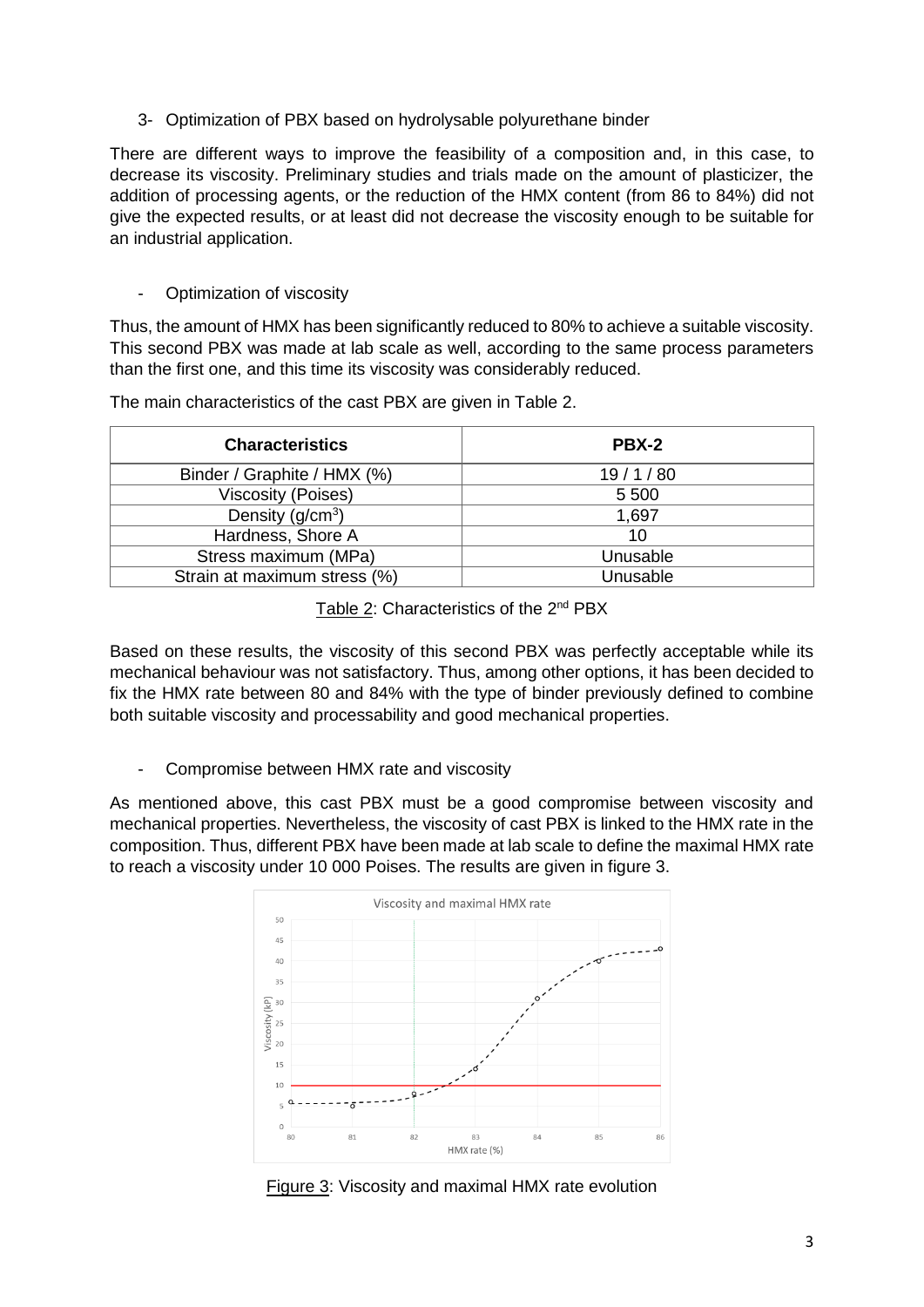Thus, the maximal HMX rate to keep a suitable viscosity was fixed at 82% for the rest of the project. Nevertheless, the polymerization of these compositions were not appropriate and the test specimens still unusable.

One of the solution chosen to achieve a proper polymerization was to work on the type of catalyst and its rate.

- Compromise between polymerization and viscosity

The increase of the catalyst rate in a composition has a significant impact on the polymerization but can also has a negative effect on the viscosity and curing time. Nevertheless, among the catalysts available, a specific one has an exponential kinetic effect with slow action at the beginning of the reaction. Thus, the use of this catalyst would have a limited impact on the viscosity of the product.

So, three cast PBX have been processed at lab scale with different catalyst rates and compared with a composition made with the first catalyst.

| <b>Characteristics</b> | PBX-3<br><b>Catalyst 1</b><br>Rate 1 | PBX-4<br><b>Catalyst 2</b><br>Rate 1 | PBX-5<br>Catalyst 2 -<br>Rate 2 | PBX-6<br><b>Catalyst 2</b><br>Rate 3 |
|------------------------|--------------------------------------|--------------------------------------|---------------------------------|--------------------------------------|
| Viscosity (P)          | 7 500                                | 6 100                                | 5 600                           | 5 3 0 0                              |
| Curing time (days)     | 30                                   | 30                                   | 14                              | 14                                   |
| Hardness (Shore A)     | 36                                   | 47                                   | 32                              | 62                                   |
| Smt (MPa)              | 0,30                                 | 0,40                                 | 0,20                            | 0,50                                 |
| emt $(%)$              | 26                                   | 14                                   | 30                              | 14                                   |

Results are given in table 3.

Table 3: Influence of type and rate of catalysts on polymerization and mechanical properties

Based on these results, for the same rate, the benefits of the second catalyst were highlight with an increasing of the hardness and the mechanical properties and a reduction of viscosity.

Moreover, a significant reduction of the curing time was also observed with the increase of the second catalyst rate. However, the rate 3 has been fixed as a minimum to get closer to usual mechanical properties and to guarantee suitable viscosity and curing time.

Thus, based on these first trials, HMX as well as catalyst rates have been defined to combine both suitable viscosity and curing time. The last part of the work on the composition was dedicated to the mechanical properties optimization.

- Optimization of mechanical properties

To improve the mechanical behaviour of this cast PBX, the influence of the NCO/OH ratio as well as the addition of a short chain polyol have been studied. More PBX have been made at lab scale with different NCO/OH ratio and amount of short chain polyol to reach higher maximum stress. Nevertheless, no improvement could have been noticed with these compositions compared to the PBX-6, mentioned in table 3.

Despite the fact that the mechanical properties were a little low compared to other compositions, the choice was made to move forward with the PBX-6, to:

- Evaluate the energetic performances of the composition,
- Validate the feasibility of the hydrolysis treatment previously defined.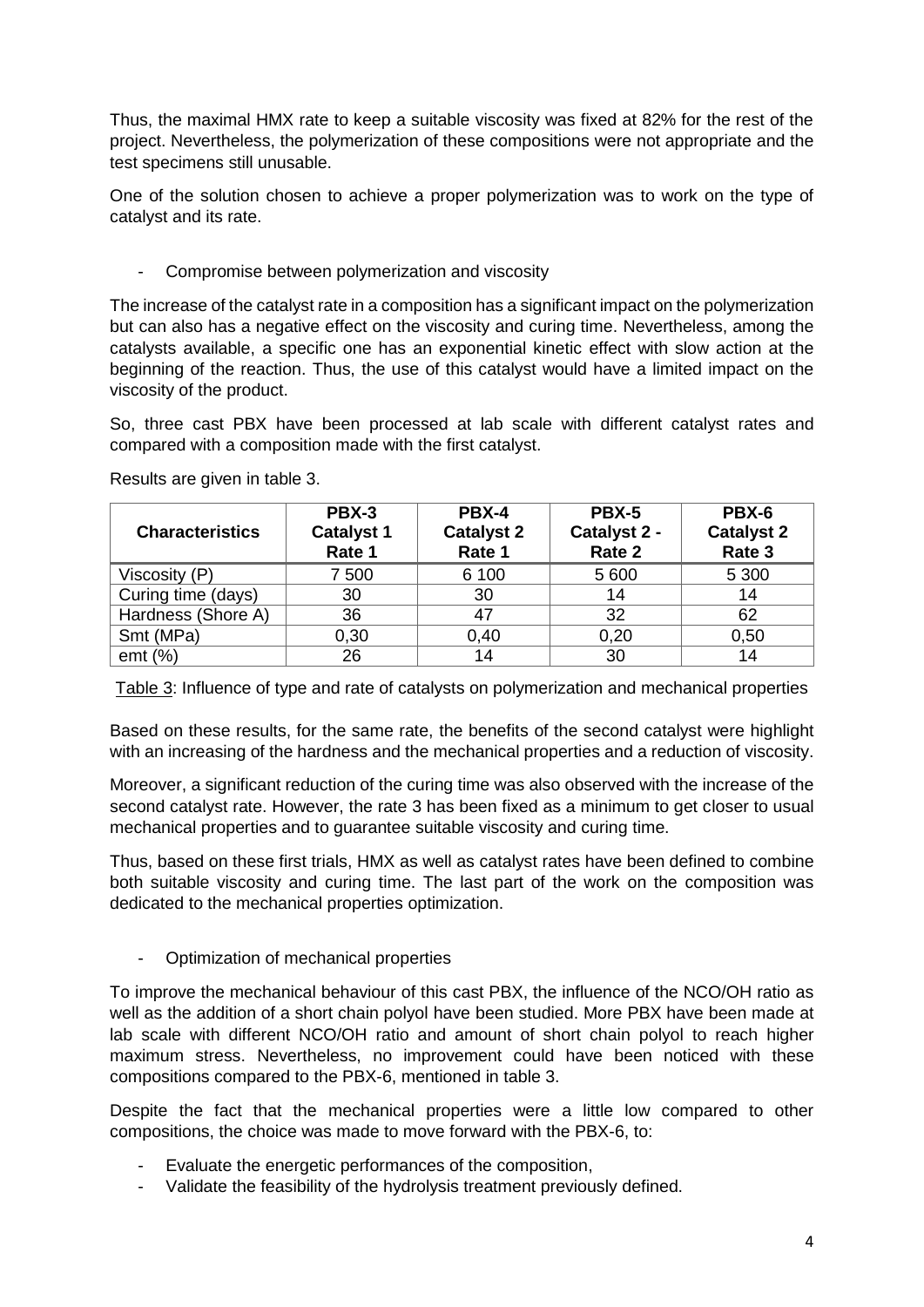4- Evaluation of energetic performances of the hydrolysable composition

To validate the PBX-6 composition and test its energetic performances, a last PBX has been produced at industrial scale. Different samples have been made to test the insensitivity of the composition, as well as its vulnerability and safety characteristics.

Results are given in table 4.

| <b>Characteristics</b>              | <b>PBX-7</b>                |
|-------------------------------------|-----------------------------|
| Binder / Graphite / HMX (%)         | 17/1/82                     |
| <b>Viscosity (Poises)</b>           | 6 0 0 0                     |
| Density $(g/cm3)$                   | 1,714                       |
| Hardness, Shore A                   | 66                          |
| Stress maximum (MPa)                | 0,50                        |
| Strain at maximum stress (%)        | 13                          |
| Impact sensitivity (J)              | 41                          |
| Friction sensitivity (N)            | 353                         |
| Self-ignition temperature (°C)      | 248                         |
| Shock sensitivity (number of cards) | 160 (STANAG 4488 - Annex B) |
| Detonation velocity (m/s)           | 8 2 0 0                     |

Table 4: Characteristics of the industrial PBX

Based on these results, the safety and energetic performances of this cast PBX were acceptable with good impact and friction insensitivities and relatively high self-ignition temperature. Moreover, its detonation velocity was satisfactory, although the HMX rate has been significantly reduced and its shock sensitivity was acceptable compared to other compositions.

In addition, some samples have also been subjected to a storage at high relative humidity (RH 100%) and a temperature of 52°C for eight days to guarantee the humidity resistance of the composition. No impact on the density has been highlight as well as no evolution of the weight of the samples could has been noticed.

Thus, from all the previous results, the composition developed has been validated in terms of feasibility, insensitivity and energetic performances. Despite the fact that its mechanical properties remain to be improved, this composition has been used for the second part of this project related to the hydrolysis treatment.

#### 5- Hydrolysis treatment on the optimized composition

The same process parameters have been applied for the hydrolysis treatment of this composition and the reference formulation mentioned in chapter 1.

Nevertheless, the hydrolysis reaction was not satisfactory as no degradation of the composition could has been noticed after a 14 days treatment.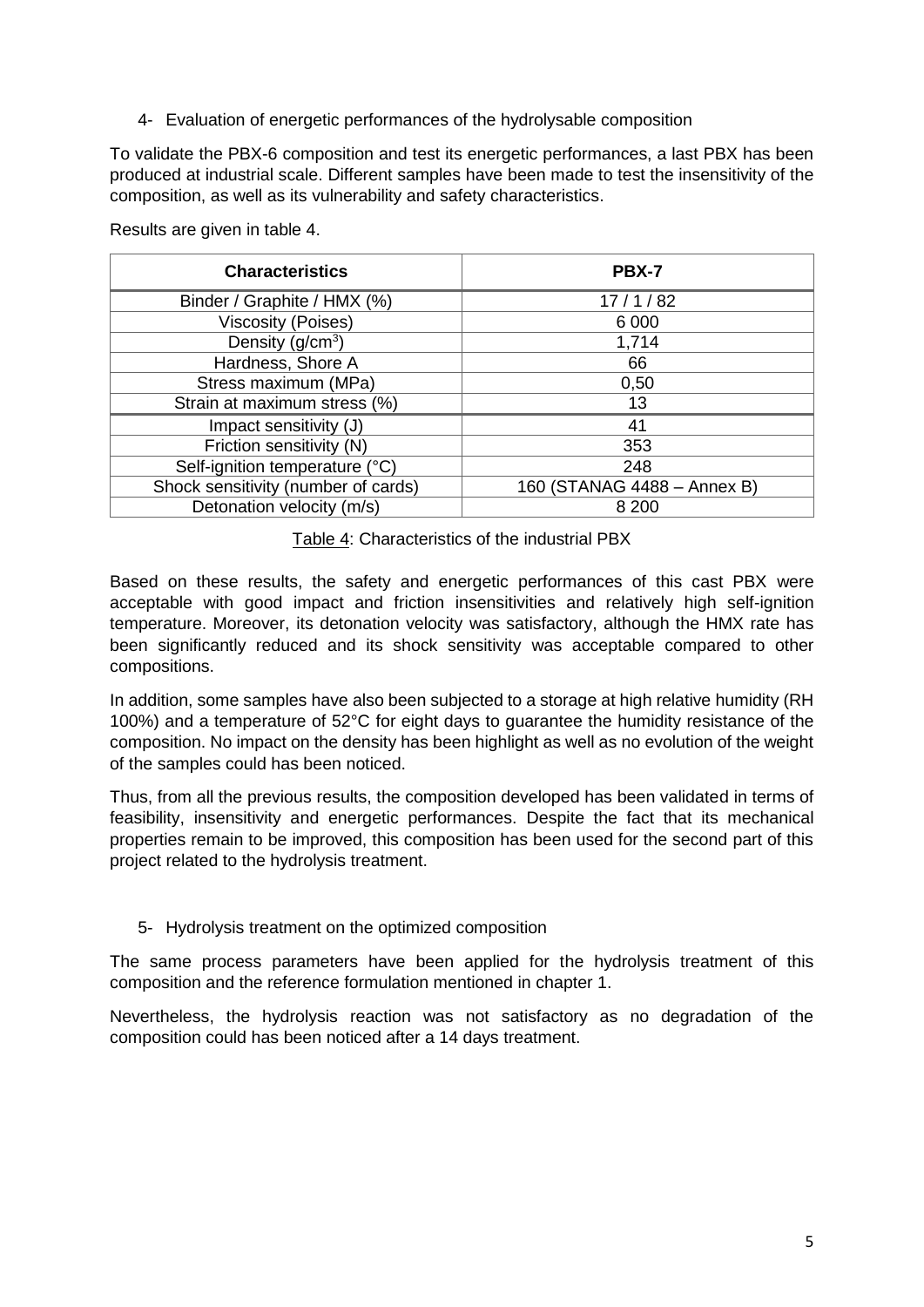

Figure 4: Samples at T0, T0 under agitation and at the end of the treatment

Indeed, after washing and drying steps, the product from reaction was still hard, absolutely unusable, as shown in figure 5.



Figure 5: Sample after 14 days hydrolysis treatment, washing and drying steps

Thus, the different modifications made on the final cast PBX had a significant and negative effect on the hydrolysable properties of the composition. Indeed, to find the best compromise between viscosity, polymerization and mechanical properties, different adjustments had had to be made.

So, after the optimization of the composition, the second part of the study involved an improvement of the hydrolysis treatment, to get closer to the results previously obtained on the composition before the optimization work.

6- Optimization of hydrolysis parameters

There are various possibilities to improve the hydrolysis parameters. The different options chosen were the study of the impact of concentration and type of solution (solution 1 and solution 2), the reaction temperature, the composition rate and the treatment duration. More than fifteen trials have been performed, analysed and products from the reaction characterized.

According to the first trials, the temperature of the reaction had no significant influence on the reaction yield and the final characteristics of the product subjected to both solutions 1 or 2. This parameter has been fixed for the rest of the study.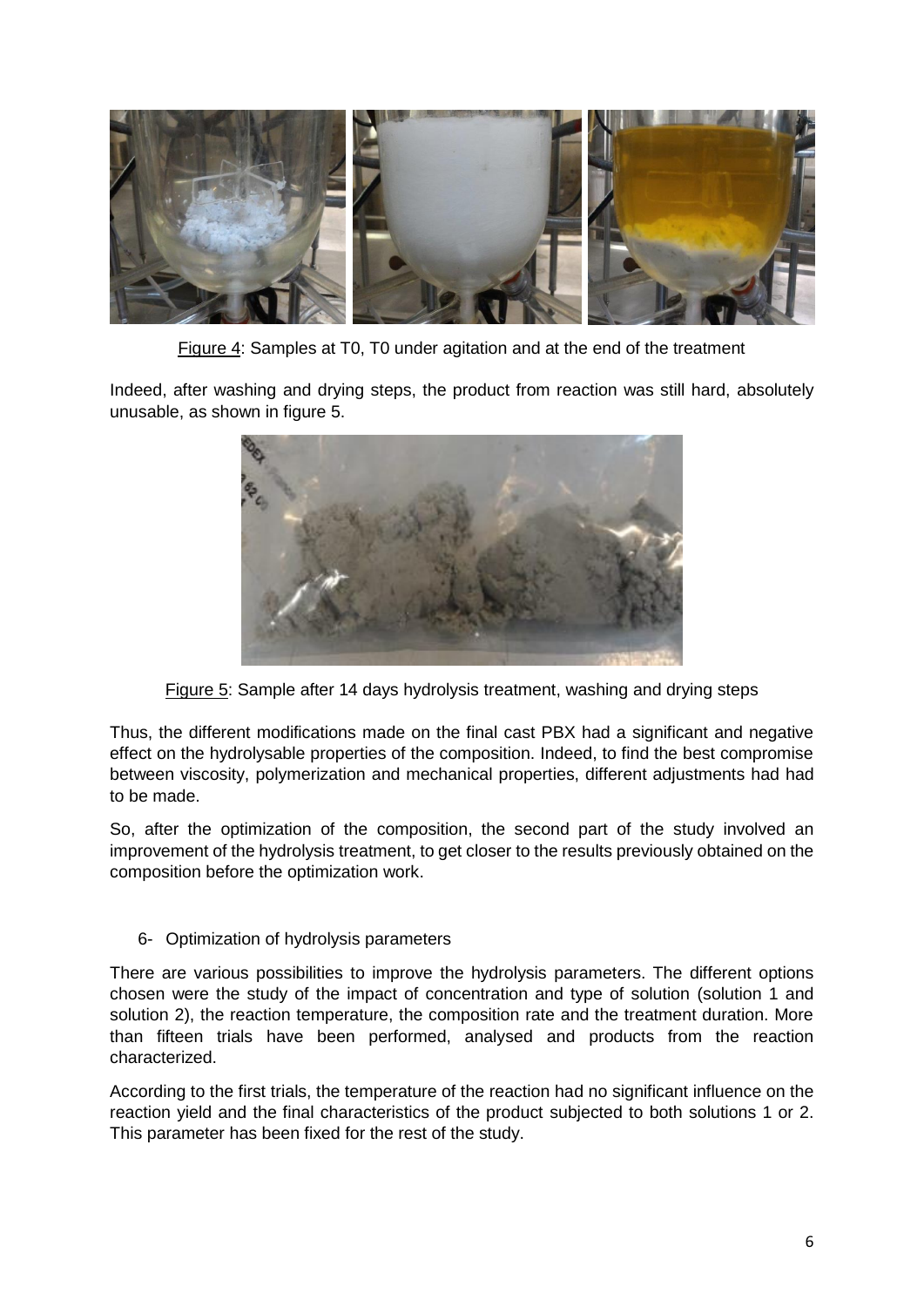Then, a second campaign of trials was dedicated to the selection of the solution given the most promising results. Based on these results, the second solution tested provided the best results. Indeed, if the reaction yields obtained on the trials made with both solutions under the same conditions were equivalent, the products from reaction with the second solution were more satisfactory.

Thus, products from reactions with the second solution were grey powder while the initial solution gave powder with clusters and residual traces of binder, as shown in figure 6.



Figure 6: Samples from hydrolysis with initial solution (left) and second solution (right)

Moreover, the purity of the energetic fillers seemed to be higher with the second solution, as the DSC test made on all samples gave better results with the second solution than with the initial one, compared to the DSC curves of the reference HMX.

As an example, the following table gives a comparison of the onset and peak temperatures of trials made with solution 1 and 2 and the reference HMX.

| <b>Results</b>         | <b>Solution 1</b> | <b>Solution 2</b> | <b>HMX</b> untreated |
|------------------------|-------------------|-------------------|----------------------|
| Onset temperature (°C) | 263               | ?78               |                      |
| Peak temperature (°C)  | 267               | 286               | 282                  |

Table 5: DSC results comparison between products from hydrolysis reactions and HMX

Thanks to these first results, the temperature as well as the solution have been defined. Then, the last part of the study was related to the improvement of this reaction yield and the optimization of the reaction productivity.

Thus, around ten additional trials have been made, with different concentrations of solution 2, different duration and different quantities of composition to increase the productivity. According to these test results, an optimal concentration of solution has been defined to reach reaction yield higher than 70%. To finish, the last trials permitted to increase the quantity of composition per treatment as well and significantly reduce the duration of hydrolyse with no effect on the reaction yield.

The table 6 gives a comparison between the initial treatment and the optimized conditions.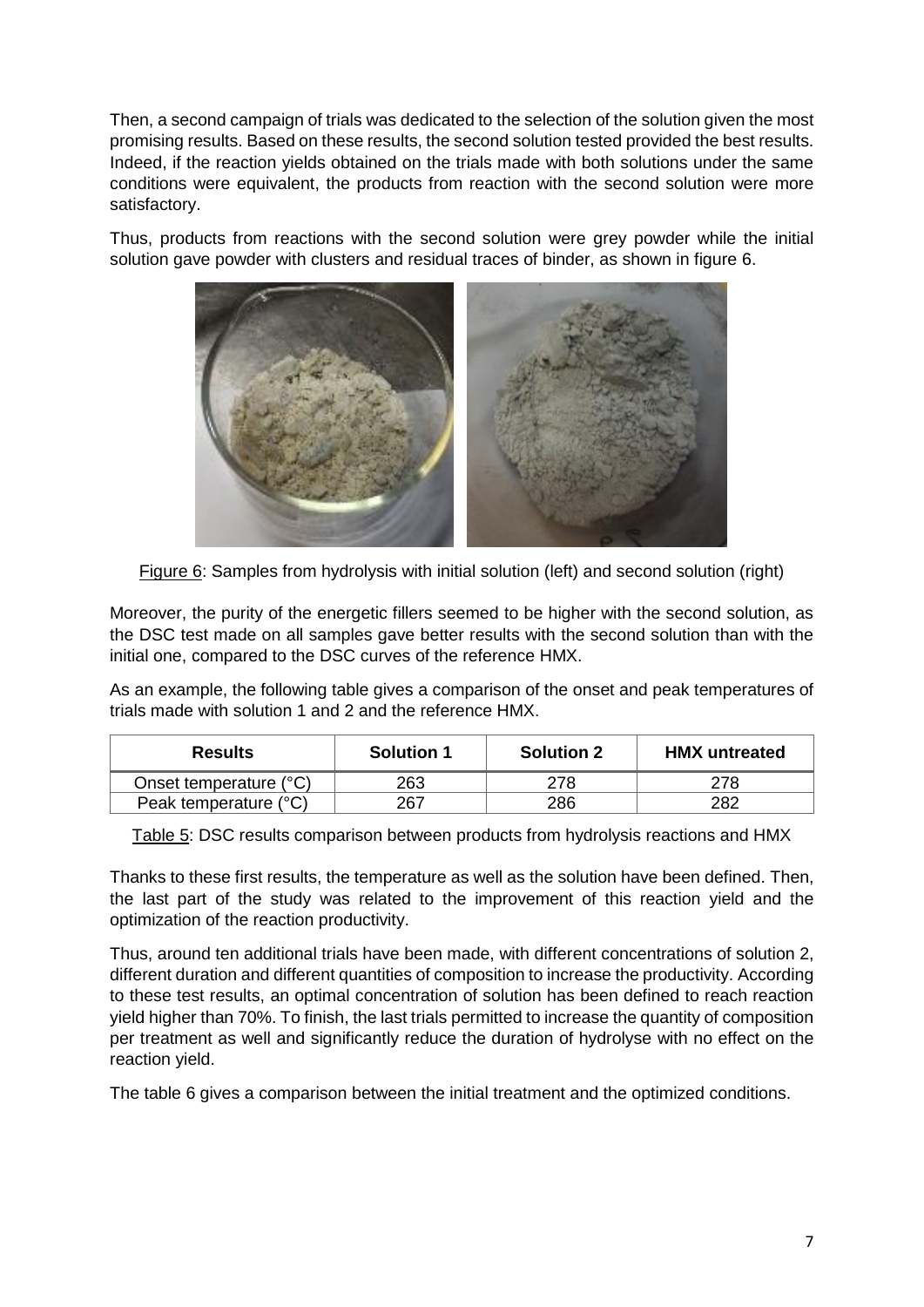|                       | Initial to Optimized conditions |
|-----------------------|---------------------------------|
| Solution              | $1 \rightarrow 2$               |
| Temperature           |                                 |
| Composition quantity  | $7 (+ 1600 %)$                  |
| Duration              | $\vee$ (- 99 %)                 |
| <b>Reaction yield</b> | √ (- 27 %) ע                    |

Table 6: Initial and optimized hydrolysis conditions comparison

Thus, hydrolysis conditions have been significantly optimized. However, these improvements had an impact on the reaction yield, even if it remains acceptable.

So and to finish, additional analysis have been performed on the last sample after optimized hydrolysis to compare all its characteristics with the reference HMX. The different results obtained were fully satisfactory.



Figure 7: Sample subjected to optimized hydrolysis

Thus, the different trials made on the cast PBX formulation and the hydrolysis parameters had permitted the development of a composition suitable for industrial application, which can be degraded to recover the energetic fillers, under optimized conditions mixing good productivity and satisfactory reaction yield.

The next and last step on this project will then be the revalorisation of the energetics fillers in another composition and its characterisation.

# 7- Future work and perspective

To simulate the treatment of a munition at its end-life, the optimized composition will be cast in two shells. After polymerization, the cured PBX will be subjected to water jet cutting to remove the composition from the shells. The shells will then be analysed and reused if possible while the wastewater will be treated, after filtration step.

Then, the composition in the form of mud will be subjected to the hydrolysis treatment with optimized conditions. As previously, the energetic fillers will be characterized and they will finally be reused in a second composition which will also be characterized for its energetic performances and mechanical properties.

Thus, these energetic fillers, as well as the shells would have extended lives.